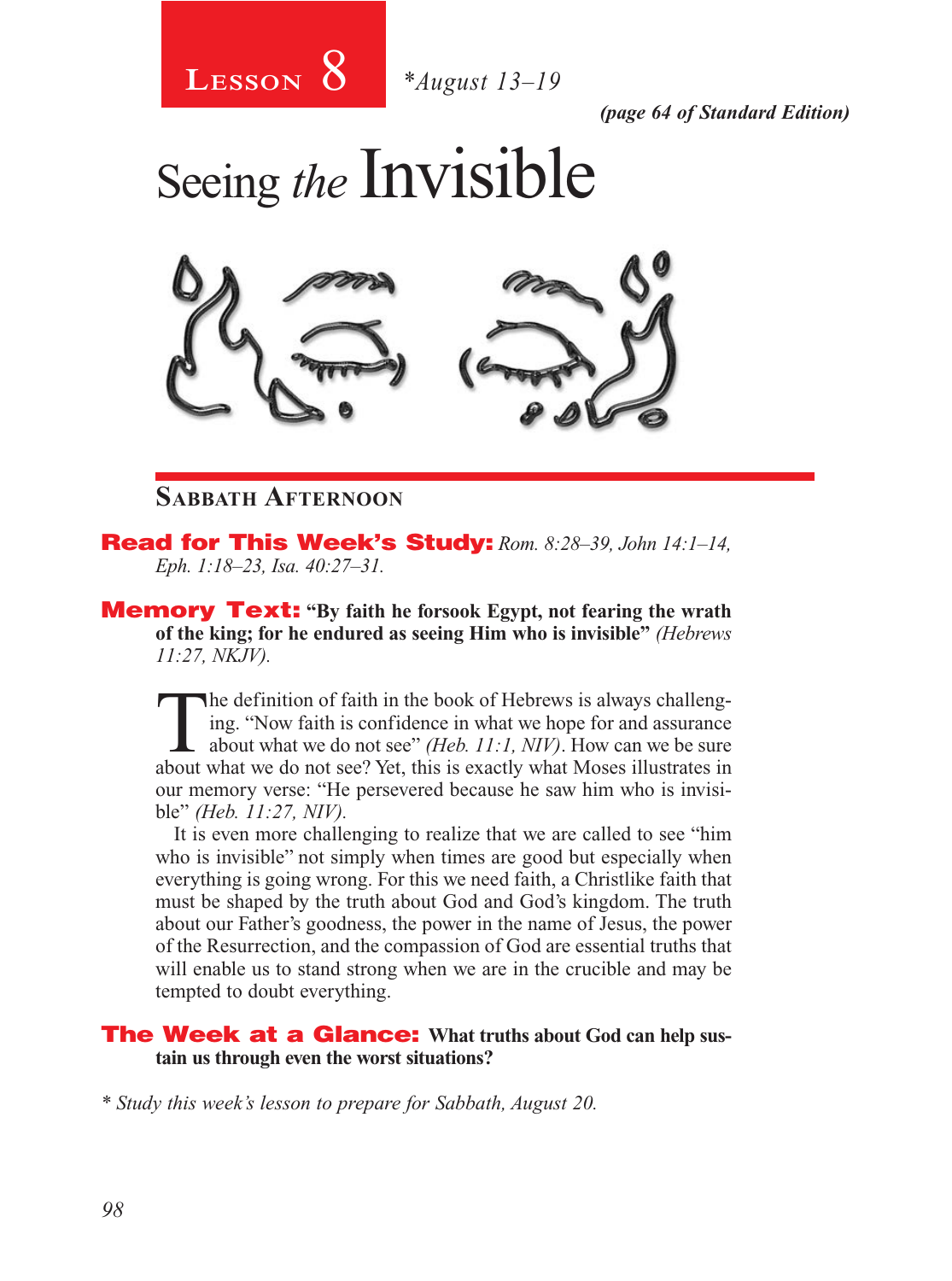# **Our Father's Extravagance**

"If God really loved me, He would certainly do \_\_\_\_\_\_\_\_\_\_\_\_\_\_\_\_\_

for me!" I wonder how many times that thought has flickered through our minds. We look at our circumstances and then begin to wonder whether God really loves us, because if He really did, things would be different.

There are two rationales that often lead us to doubt God's goodness. First, when we have a burning desire in our hearts and minds for something that we believe is good, the idea that God might want something different for us may seem ridiculous. Second, we may doubt God's goodness because our experience clashes with what we believe. If something looks good or feels good or sounds good or tastes good, then it must be good. And so we get angry with God when we can't have it.

This is where faith comes into play. Faith comes into action precisely at those times we are tempted to doubt God and His goodness.

\_\_\_\_\_\_\_\_\_\_\_\_\_\_\_\_\_\_\_\_\_\_\_\_\_\_\_\_\_\_\_\_\_\_\_\_\_\_\_\_\_\_\_\_\_\_\_\_\_\_\_\_

\_\_\_\_\_\_\_\_\_\_\_\_\_\_\_\_\_\_\_\_\_\_\_\_\_\_\_\_\_\_\_\_\_\_\_\_\_\_\_\_\_\_\_\_\_\_\_\_\_\_\_\_

\_\_\_\_\_\_\_\_\_\_\_\_\_\_\_\_\_\_\_\_\_\_\_\_\_\_\_\_\_\_\_\_\_\_\_\_\_\_\_\_\_\_\_\_\_\_\_\_\_\_\_\_

Romans **8:28–39 is a powerful passage that describes the goodness of God toward us. What reasons can you find in the text that can guard our minds against doubting God's goodness?**

In Romans 8:32, there is an important piece of logic that is extremely helpful in guarding us from becoming overwhelmed by our circumstances. "If God didn't hesitate to put everything on the line for us, embracing our condition and exposing himself to the worst by sending his own Son, is there anything else he wouldn't gladly and freely do for us?" *(The Message)*. How could we possibly think that God would send Jesus to die for us and then turn mean and stingy?

This means that the truth of God's generosity to us, seen in the death of Christ, must have a stronger impact in our thinking than all of the doubts that the crucible may generate inside us.

**How is it possible for a truth (God's goodness) to have a more powerful effect on you than your doubts? Spend some time meditating on the truth that God has given Jesus to die in your place, and that this incredible generosity continues in a thousand different ways for you today. What does this do for your faith?**

\_\_\_\_\_\_\_\_\_\_\_\_\_\_\_\_\_\_\_\_\_\_\_\_\_\_\_\_\_\_\_\_\_\_\_\_\_\_\_\_\_\_\_\_\_\_\_\_\_\_\_\_ \_\_\_\_\_\_\_\_\_\_\_\_\_\_\_\_\_\_\_\_\_\_\_\_\_\_\_\_\_\_\_\_\_\_\_\_\_\_\_\_\_\_\_\_\_\_\_\_\_\_\_\_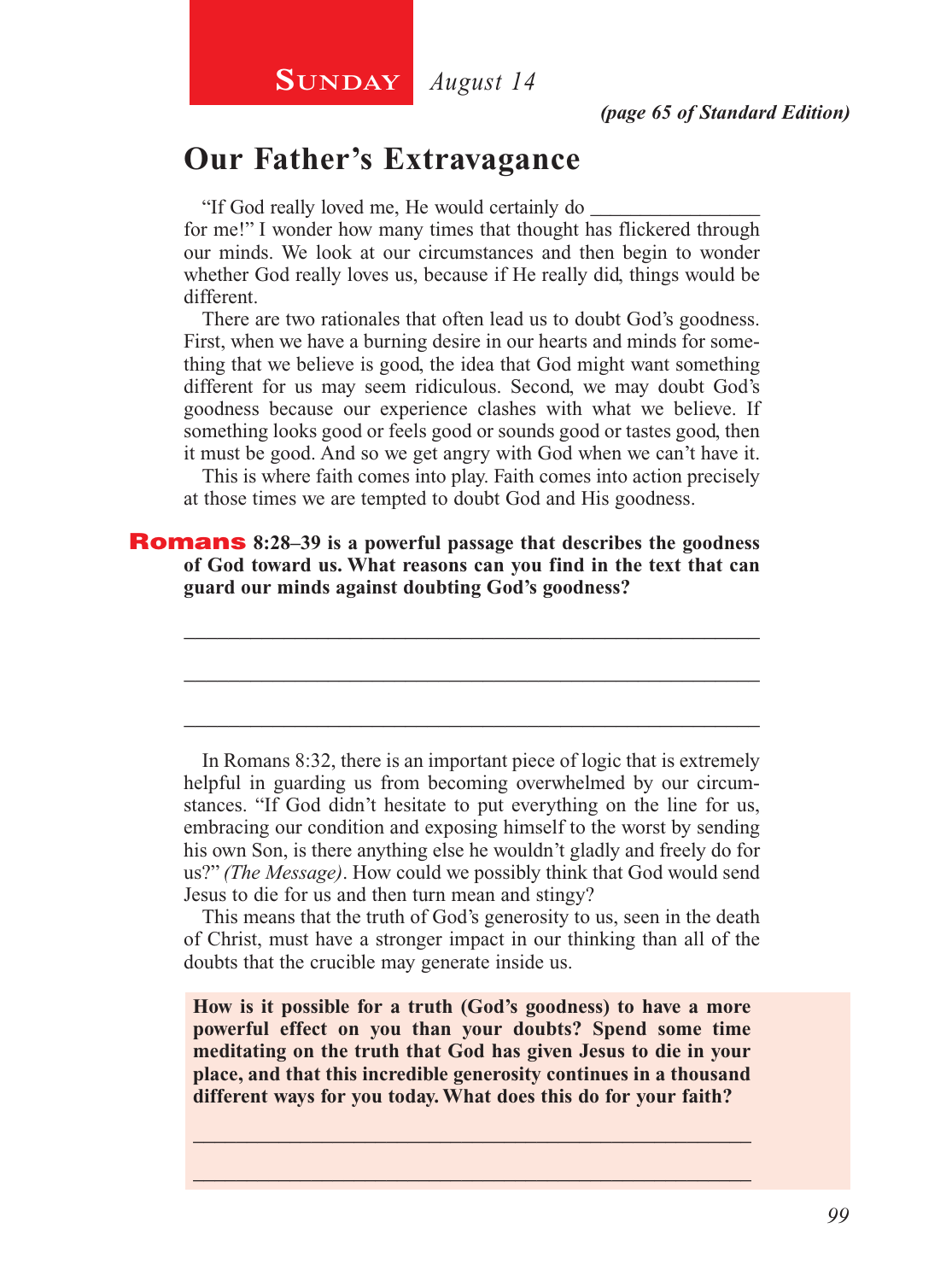# **In the Name of Jesus**

**" 'If you ask anything in My name, I will do it' "** *(John 14:14, NKJV).*

Jesus was not going to be with the disciples much longer. The One who had been their support and encouragement was going to heaven, and the disciples were beginning to feel confused and powerless. But though the disciples would not be able to see Him physically any longer, Jesus gave them a remarkable promise.

Read John 14:1–14. According to verses 13 and 14, Jesus promises to do for us "anything" that we ask in His name. Because of this, we almost always add on to the end of our prayers, "In Jesus' name, amen."

When **we say this, what do we normally think it means? What does Jesus mean when He encourages us to pray like this? What clues are there in these verses that help us to understand the point He's making?**

When our request is "in the name of Jesus," we can be certain that the whole machinery of heaven is at work on our behalf. We may not see the angels working all around us. But they are—sent from the throne of heaven in the name of Jesus, to fulfill our requests.

\_\_\_\_\_\_\_\_\_\_\_\_\_\_\_\_\_\_\_\_\_\_\_\_\_\_\_\_\_\_\_\_\_\_\_\_\_\_\_\_\_\_\_\_\_\_\_\_\_\_\_\_

\_\_\_\_\_\_\_\_\_\_\_\_\_\_\_\_\_\_\_\_\_\_\_\_\_\_\_\_\_\_\_\_\_\_\_\_\_\_\_\_\_\_\_\_\_\_\_\_\_\_\_\_

\_\_\_\_\_\_\_\_\_\_\_\_\_\_\_\_\_\_\_\_\_\_\_\_\_\_\_\_\_\_\_\_\_\_\_\_\_\_\_\_\_\_\_\_\_\_\_\_\_\_\_\_

Sometimes when we pray in the name of Jesus, we open our eyes and expect everything to be different around us—but it all looks the same. However, while the power of God may come with dramatic effect, as when Jesus calmed the storm, it also may come in quietness, unnoticed, as when the power of God sustained Jesus in Gethsemane. Something dramatic may not suddenly happen, but that doesn't mean that God is not at work for us.

**Read John 14:1–14 again. As you read, imagine that Jesus is talking directly to you, face-to-face. What hope and encouragement can you draw from these promises? At the same time, ask yourself, "What things in my life could be standing in the way of having these promises fulfilled for me? What changes must I purpose in my heart to make?"**

\_\_\_\_\_\_\_\_\_\_\_\_\_\_\_\_\_\_\_\_\_\_\_\_\_\_\_\_\_\_\_\_\_\_\_\_\_\_\_\_\_\_\_\_\_\_\_\_\_\_\_\_ \_\_\_\_\_\_\_\_\_\_\_\_\_\_\_\_\_\_\_\_\_\_\_\_\_\_\_\_\_\_\_\_\_\_\_\_\_\_\_\_\_\_\_\_\_\_\_\_\_\_\_\_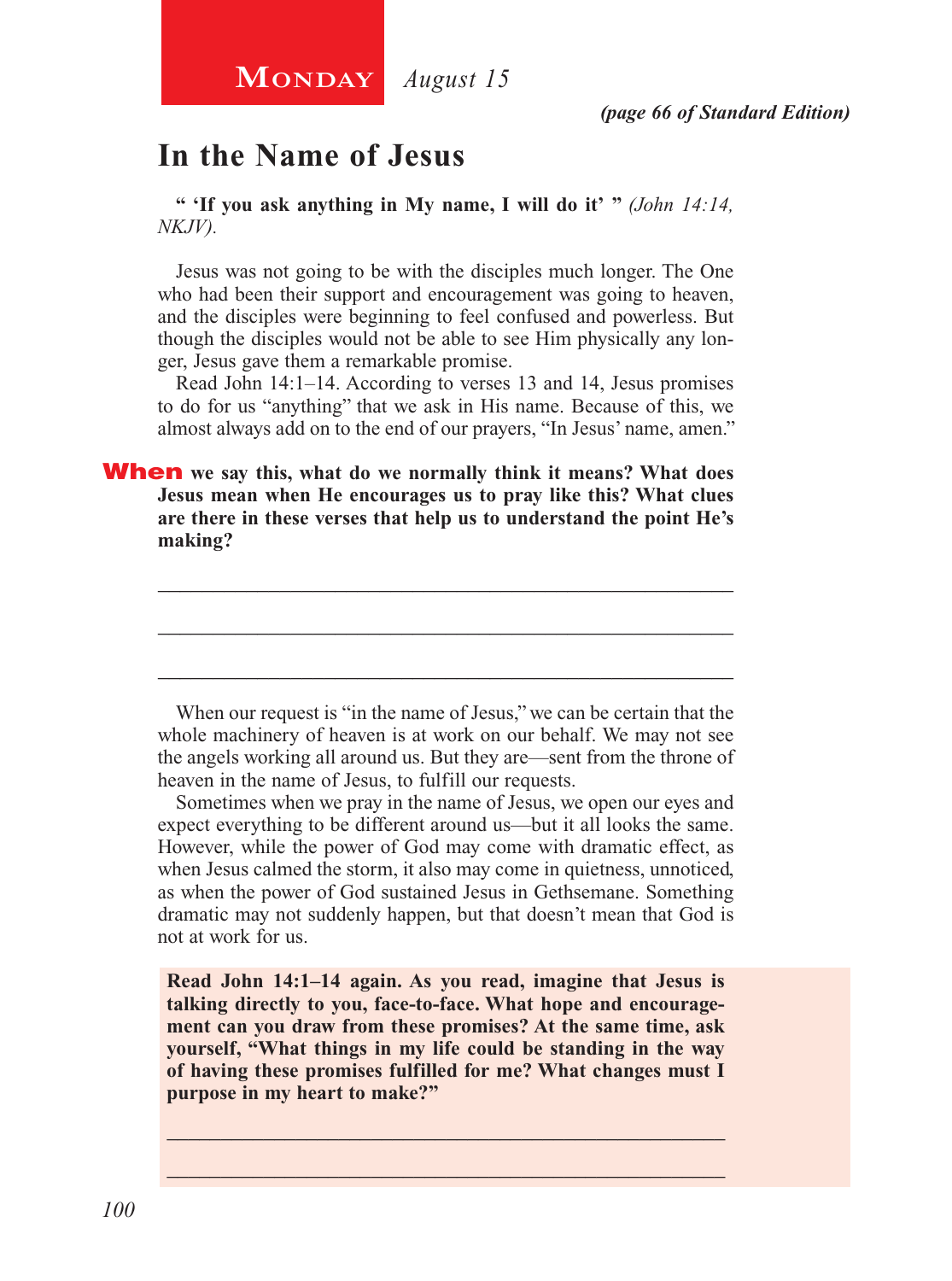# **The Power of the Resurrection**

The Resurrection addresses the problem of human powerlessness. When we think about the life, death, and resurrection of Jesus, we often think about how the death of Jesus was the event that made us legally right with God. And that, of course, is true.

However, the Resurrection adds a specific dimension to salvation. The resurrection of Jesus is meaningful not just because it shows us that one day we will be resurrected, as well. The Resurrection placed Jesus at the right hand of the Father in a position of power and authority. This Resurrection power is the same power that God makes available for us today!

#### **In** Ephesians 1:18–23, Paul talks about the power of God. What does this **text teach us about the power of the Resurrection? What hope and promises for yourself can you find in these verses?**

Paul is praying that the Ephesians understand a few things that can be understood properly only with divine help: (1) that there is the hope of transformation and an eternal future to which Jesus has called us and (2) that we understand the power that was manifested in our behalf.

\_\_\_\_\_\_\_\_\_\_\_\_\_\_\_\_\_\_\_\_\_\_\_\_\_\_\_\_\_\_\_\_\_\_\_\_\_\_\_\_\_\_\_\_\_\_\_\_\_\_\_\_

\_\_\_\_\_\_\_\_\_\_\_\_\_\_\_\_\_\_\_\_\_\_\_\_\_\_\_\_\_\_\_\_\_\_\_\_\_\_\_\_\_\_\_\_\_\_\_\_\_\_\_\_

\_\_\_\_\_\_\_\_\_\_\_\_\_\_\_\_\_\_\_\_\_\_\_\_\_\_\_\_\_\_\_\_\_\_\_\_\_\_\_\_\_\_\_\_\_\_\_\_\_\_\_\_

Paul then tries to describe how astonishing this power is. The power that is available to us today is the same power that resurrected Jesus not just out of the ground and back to life, but to the place of power at the Father's right hand.

But Paul doesn't stop there. The Resurrection didn't simply give Jesus just any sort of power. It gave Him the power to rule and provide every possible thing His people could ever need—for all eternity!

**Make a list of the areas in your life where you need the power of the resurrected Jesus. When you have finished, pray that this power will be applied to all these areas of need. At the same time, what can you do better? What choices can you make that can allow this power to work more freely in your life?**

\_\_\_\_\_\_\_\_\_\_\_\_\_\_\_\_\_\_\_\_\_\_\_\_\_\_\_\_\_\_\_\_\_\_\_\_\_\_\_\_\_\_\_\_\_\_\_\_\_\_\_\_ \_\_\_\_\_\_\_\_\_\_\_\_\_\_\_\_\_\_\_\_\_\_\_\_\_\_\_\_\_\_\_\_\_\_\_\_\_\_\_\_\_\_\_\_\_\_\_\_\_\_\_\_ \_\_\_\_\_\_\_\_\_\_\_\_\_\_\_\_\_\_\_\_\_\_\_\_\_\_\_\_\_\_\_\_\_\_\_\_\_\_\_\_\_\_\_\_\_\_\_\_\_\_\_\_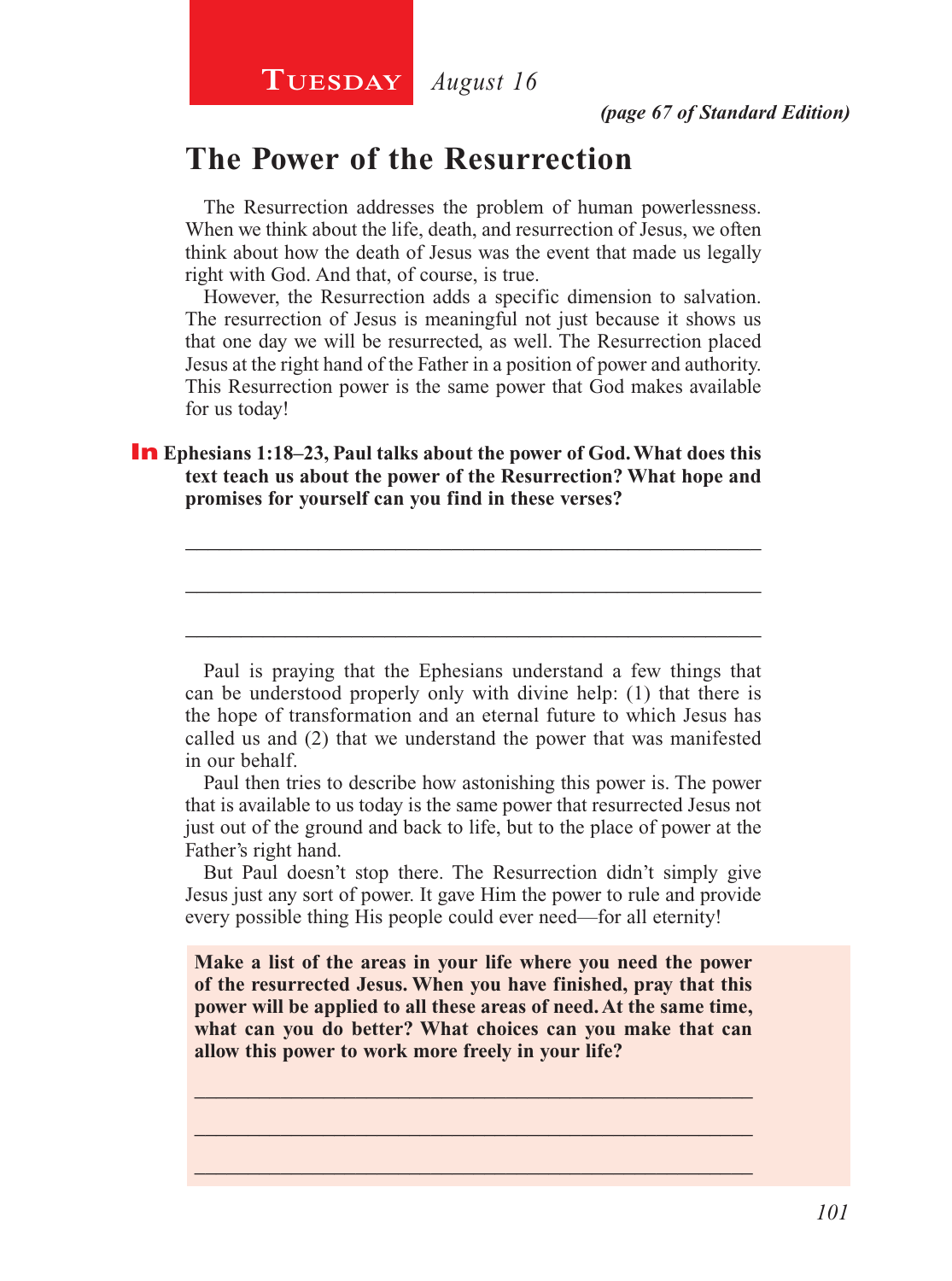# **To Carry All Our Worry**

There is a plaque that some people have in their homes that reads "Why pray when you can worry?" It makes us laugh because we know how often we worry rather than come to God and give Him our concerns.

Someone once said that when our life becomes all tied up, we should give it to God and let Him untie the knots. How God must long to do this for us. Yet, amazingly, we manage to hang on to our problems until we are about to snap. Why do we wait until we are desperate before we go to the Lord?

\_\_\_\_\_\_\_\_\_\_\_\_\_\_\_\_\_\_\_\_\_\_\_\_\_\_\_\_\_\_\_\_\_\_\_\_\_\_\_\_\_\_\_\_\_\_\_\_\_\_\_\_

\_\_\_\_\_\_\_\_\_\_\_\_\_\_\_\_\_\_\_\_\_\_\_\_\_\_\_\_\_\_\_\_\_\_\_\_\_\_\_\_\_\_\_\_\_\_\_\_\_\_\_\_

#### Read **1 Peter 5:7. Peter is quoting from Psalm 55:22. What's the basic message here for us?** *(See also Matt. 6:25–33.)*

It is a very simple text. There is no secret hidden in it, and it means exactly what it says. To cast means to do just that, to throw, to give away, so that what is causing the aching and the concern no longer has any connection to you. But, of course, our burdens are not thrown just anywhere. Our worry does not disappear into a void. It is given to our Father in heaven, who promises to sort it out. That's what Jesus is telling us in the verses in Matthew. The problem in doing this is not that it's hard; rather, it's that it just seems too easy, too good to be true.

Anxiety is caused by all sorts of things. It could be due to pressure from work, unexpected criticism, feeling that we are unwanted or unloved, health or financial worries, feeling that we are not good enough for God, or believing that we are not forgiven.

Whatever the reasons are, one reason we hang on to our problems is that we think we can sort them out better than anyone else can. But Peter urges us to reconsider any such idea. The reason we don't have to worry is that God cares. But does God still care enough to intervene when a divorce is looming or we feel totally useless? The Bible says that He cares enough to transform any situation.

**What are things that cause you worry now? However legitimate they are, however troublesome they are, is there anything too hard for the Lord? Maybe our biggest problem is that even though we believe that God knows about it and can fix it, we don't believe that He will resolve it the way we would like it resolved. Dwell on that last point and ask yourself how true it is in your own life.** 

\_\_\_\_\_\_\_\_\_\_\_\_\_\_\_\_\_\_\_\_\_\_\_\_\_\_\_\_\_\_\_\_\_\_\_\_\_\_\_\_\_\_\_\_\_\_\_\_\_\_\_\_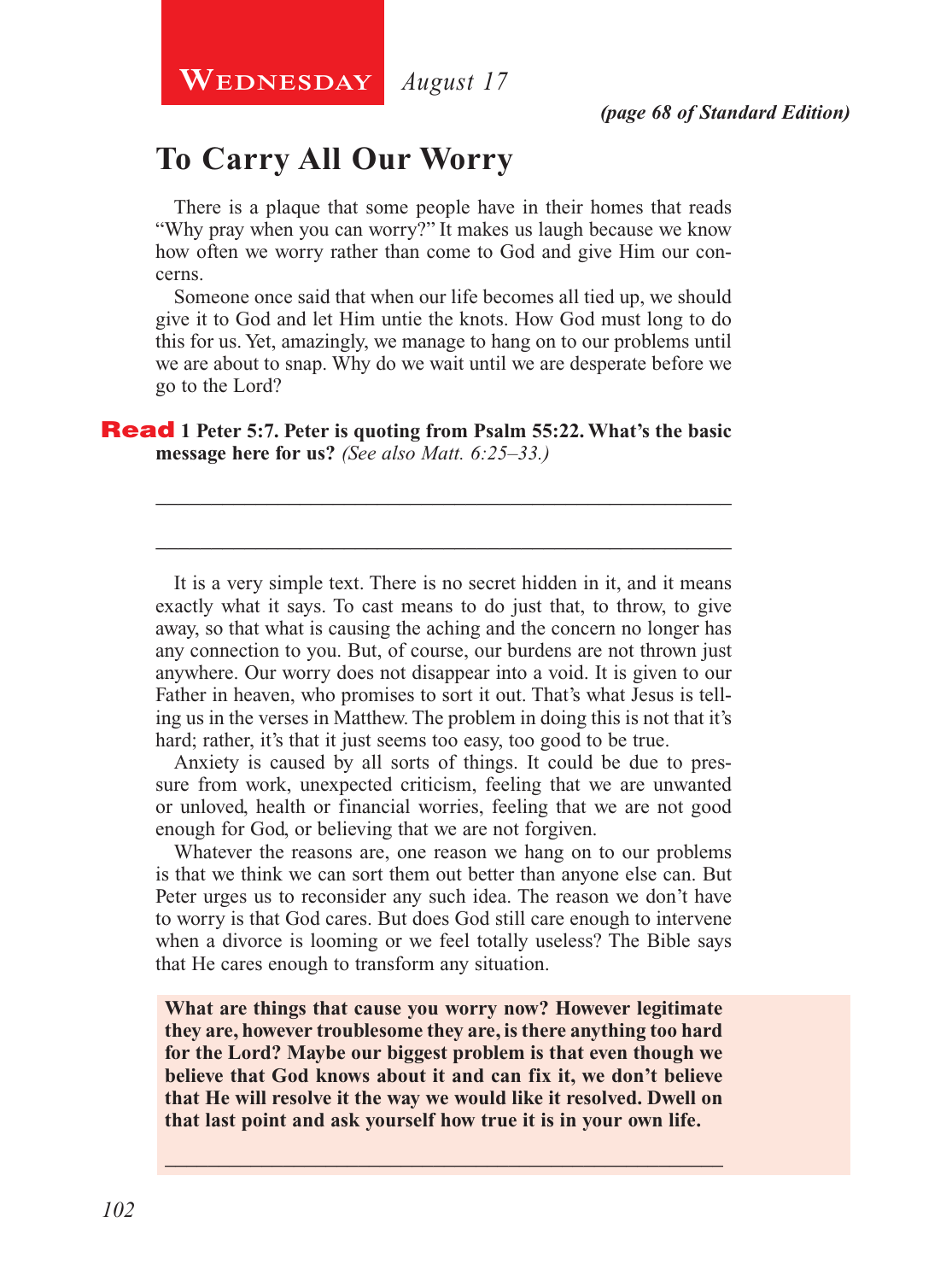**Thursday** *August 18*

# **Still Faithful When God Cannot Be Seen**

To think that no one cares about what is happening to us is very unpleasant. But to think that God does not know or care about us can be most distressing.

To the Judaeans exiled in Babylon, God did not seem to care much about their situation. They were still exiled, still feeling abandoned by God because of their sin. But Isaiah speaks words of comfort to them. Isaiah 40 is a beautiful passage in which Isaiah speaks so tenderly to the people about their God: "He tends his flock like a shepherd: he gathers the lambs in his arms and carries them close to his heart; he gently leads those that have young" *(Isa. 40:11, NIV)*. But after so long, the exiles were thinking, *Where are You, O Lord? We can't see any evidence that You are still there—or care!*

Read **Isaiah 40:27–31. In what ways does Isaiah describe God? How is this description of God meant to answer their belief that " 'my way is hidden from the LORD; my cause is disregarded by my God' " (Isa.** *40:27, NIV)***?**

\_\_\_\_\_\_\_\_\_\_\_\_\_\_\_\_\_\_\_\_\_\_\_\_\_\_\_\_\_\_\_\_\_\_\_\_\_\_\_\_\_\_\_\_\_\_\_\_\_\_\_\_

\_\_\_\_\_\_\_\_\_\_\_\_\_\_\_\_\_\_\_\_\_\_\_\_\_\_\_\_\_\_\_\_\_\_\_\_\_\_\_\_\_\_\_\_\_\_\_\_\_\_\_\_

\_\_\_\_\_\_\_\_\_\_\_\_\_\_\_\_\_\_\_\_\_\_\_\_\_\_\_\_\_\_\_\_\_\_\_\_\_\_\_\_\_\_\_\_\_\_\_\_\_\_\_\_

Another group of people who might have considered that their way was hidden from God is found in the book of Esther. In this book, God is not mentioned even once. However, the whole story is an unfolding drama of God's intervention to save His people from an irrevocable law to have them destroyed. Not only does this story describe events of the past, but it also symbolizes a time in the future when God's people will again be persecuted and a law again will be introduced for their destruction *(Rev. 13:15)*. Can you imagine how easy it would be to conclude that if such terrible circumstances existed, God must surely have deserted His people? But we are not to fear. The same God who saved His chosen ones in the story of Esther will save them again in the final crisis.

**We have read how Isaiah described God to the exiles. How would you describe God to people who felt that God had disappeared and had abandoned them? How would you teach them to see through the eyes of faith and not be dependent on what they see around them with their human eyes?**

\_\_\_\_\_\_\_\_\_\_\_\_\_\_\_\_\_\_\_\_\_\_\_\_\_\_\_\_\_\_\_\_\_\_\_\_\_\_\_\_\_\_\_\_\_\_\_\_\_\_\_\_ \_\_\_\_\_\_\_\_\_\_\_\_\_\_\_\_\_\_\_\_\_\_\_\_\_\_\_\_\_\_\_\_\_\_\_\_\_\_\_\_\_\_\_\_\_\_\_\_\_\_\_\_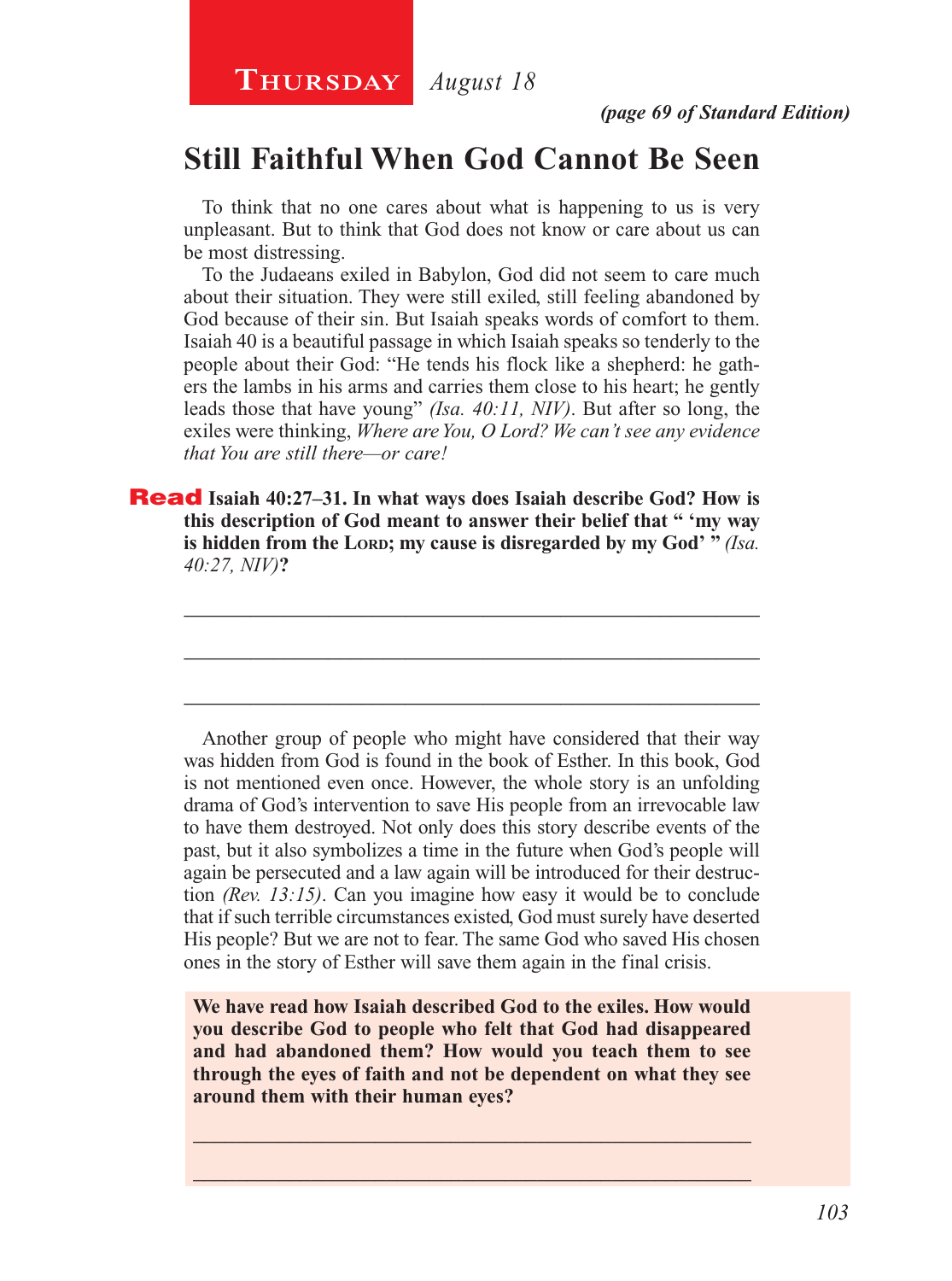

**Further Study:** Read Ellen G. White, "In the Days of Queen Esther," pp. 598–606, in *Prophets and Kings*.

"Has not God said He would give the Holy Spirit to them that ask Him? And is not this Spirit a real, true actual guide? Some men seem afraid to take God at His word, as though it would be presumption in them. They pray for the Lord to teach us and yet are afraid to credit the pledged word of God and believe we have been taught of Him. So long as we come to our heavenly Father humbly and with a spirit to be taught, willing and anxious to learn, why should we doubt God's fulfillment of His own promise? You must not for a moment doubt Him and dishonor Him thereby. When you have sought to know His will, your part in the operation with God is to believe that you will be led and guided and blessed in the doing of His will. We may mistrust ourselves lest we misinterpret His teachings, but make even this a subject of prayer, and trust Him, still trust Him to the uttermost, that His Holy Spirit will lead you to interpret aright His plans and the working of His providence."—Ellen G. White, *Manuscript Releases*, vol. 6, p. 225.

"Faith grows strong by coming in conflict with doubts and opposing influences. The experience gained in these trials is of more value than the most costly jewels."—Ellen G. White, *Testimonies for the Church*, vol. 3, p. 555.

#### Discussion Questions:

Ê **As a class, talk about the kinds of things we believe in that we do not see, things that we know are real yet are beyond our sight. How can this help us understand what it means to see "Him who is invisible"?**

 $\bullet$  Discuss the final question found at the end of Wednesday's **study. How often do we find ourselves in that situation? What can we do that will better enable us to trust that the Lord's way is the best, even if it's not what we want?**

 $\Theta$  If "faith grows strong by coming in conflict with doubts and **opposing influences" and this leads to something extremely valuable, "of more value than the most costly jewels," how should this shape the way we look at such conflicts?**

 $\bullet$  Most of us have seen people, even fellow Christians, in situa**tions in which, at least from our perspective, the outcome was horrible. The worst thing we imagined happened, despite the prayers and best efforts. How do we understand this in light of what we have been studying?**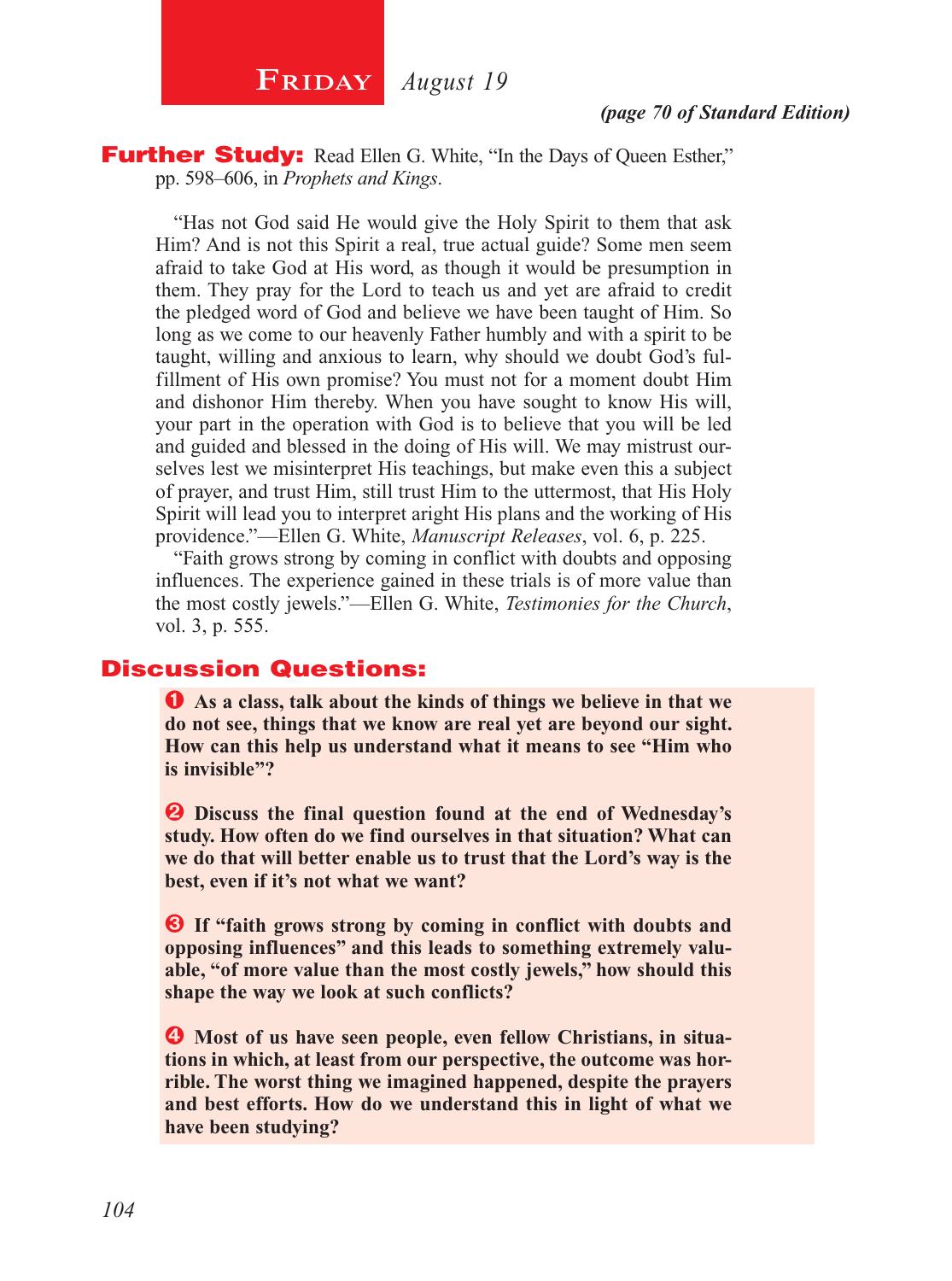# INSIDES*tory*

# Part 8: Married to Christ

*By* Andrew McChesney

A week after giving his heart to Jesus, Father started to clear out the temple in Manaus, Brazil. He gathered the images and the stone altars where he had sacrificed animals and bowed to evil spirits. At the spirits' request, Father shipped the temple paraphernalia to two women in another town.

He finished the task on a Friday. As he got into his car, evil spirits growled that they were going to kill him. Suddenly, a dark shadow shaped like a man and comprised of three spirits entered the car. The spirits showed Father a distant light. Out of the light loomed a cross, filled with mud. The spirits sneered that it was the end for Father. "As a dead man, can I make a last statement?" Father asked. Without waiting for a reply, he said, "Jesus, please sit beside me in the car and take me home." The dark shadow vanished. It was the first time that Father had called on Jesus, and he felt protected.

The next morning, Father attended Sabbath worship services for the first time. It was a Communion Sabbath, and he sensed a supernatural energy similar to what he had experienced at Junior's baptism. As someone washed his feet, Father's sins passed before his eyes. Tears flowed as he asked God for forgiveness. He felt as though the Holy Spirit was washing him clean.

A short time later, Father proposed to Mother, and they officially got married. Mother was especially happy. Now she could be baptized.

The day before her baptism, Father and Junior went to Alpha Seventh-day Adventist Community Church to listen as Mother rehearsed with a choir. A ladder, which was being used to decorate the church, suddenly toppled over, and the man standing on it slammed into Father, knocking him to the floor.

Father offered assurances that he was fine but, a moment later, began to shriek. Two evil spirits had possessed him.

Junior ran to Father. He lay on the ground, his body quivering. A spirit snarled through his mouth that he had wanted to kill Father with the ladder.

Junior had heard about the great controversy between Christ and Satan, but he had never witnessed it in real life. He prayed. The choir spontaneously sang, "Jesus Christ, You are the Bridegroom, the Sower, my Father and my Shepherd, the Pearl of Great Price. Christ, You are everything."

Mother grabbed Father's twisted hands and tried to straighten them. They felt terribly cold. A spirit spewed hatred at her.

Then Father spoke in a small and distant voice. "It hurts," he said.

After about an hour of praying and singing, Father returned to normal.

Although in pain, Father joined Junior at church for Mother's baptism on Sabbath morning. With joy, Mother sank into the water.

*Your Thirteenth Sabbath Offering will help open eight churches in the South American Division, including four in Brazil, where Father* (EDUARDO FERREIRA DOS SANTOS) and his family live.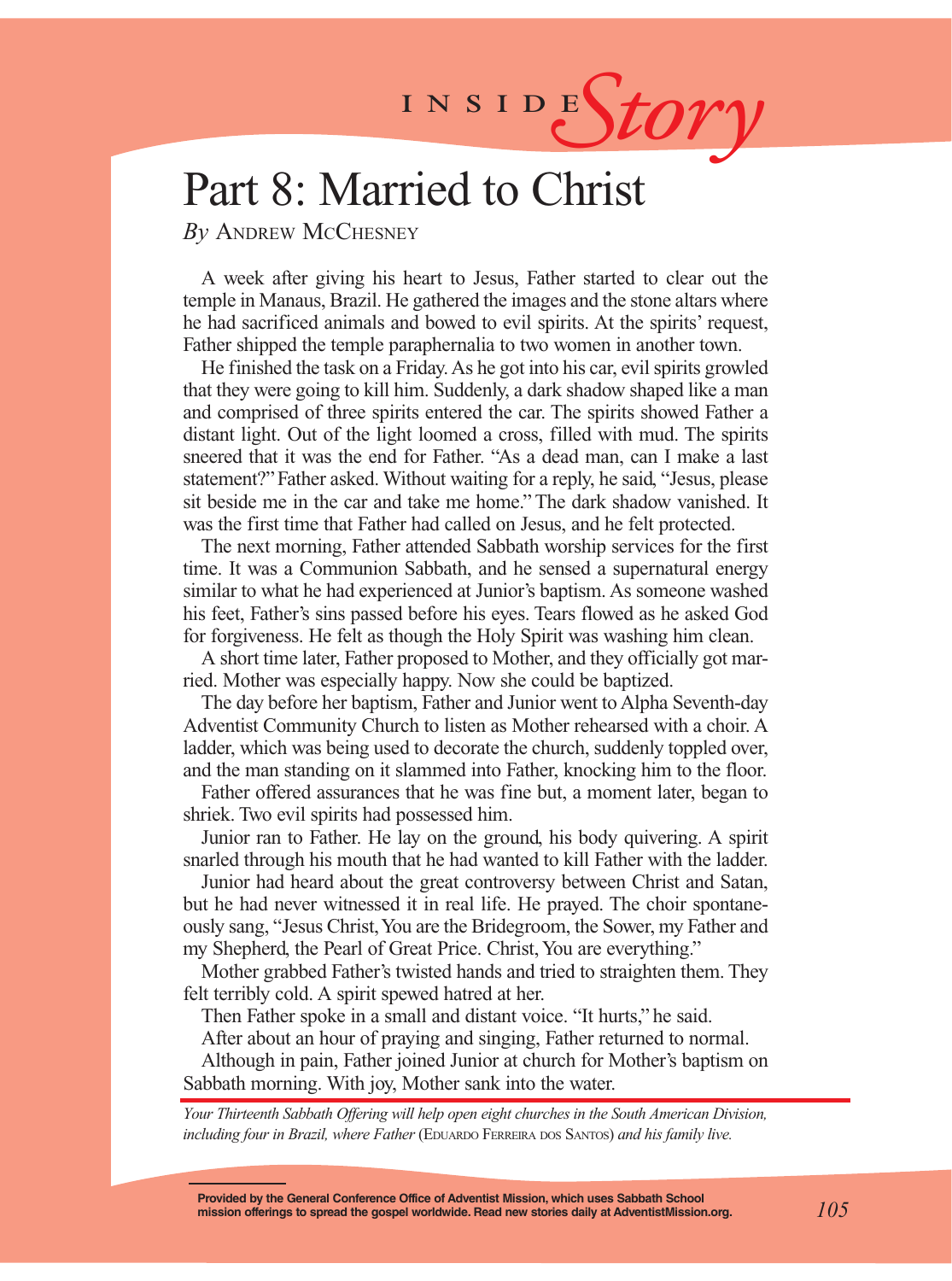#### Key Text: *Hebrews 11:27*

Study Focus: *Isa. 40:27–31, John 14:1–14, Rom. 8:28–39, Eph. 1:18–23.*

# *Part I: Overview*

Faith is another pillar of the three theological virtues of 1 Corinthians 13:13. Like hope, faith is a complex reality and pertains to our spiritual and relational nature. The apostle Paul defines faith in relation to hope and the unseen: "Now faith is the certainty of things hoped for, a proof of things not seen" *(Heb. 11:1, NASB)*. As God is unseen, the only way we approach Him is by faith *(Heb. 11:6).* However, as Hebrews 11:1 establishes, this act of believing in Him is not a human imagination or an act of human self-projection into the absolute. Rather, our faith grows out of the evidence of God's promises and fulfilled prophecies; evidence of God's Creation; evidence of God's providence and care for us in our personal or collective histories; evidence of His love for us in the incarnation of the Son when God became flesh and walked with us and died in our place *(John 1:1–3, 14; John 3:16, 36)*; and evidence that, in the resurrection of Christ, He has power over evil, sin, suffering, and death *(Eph. 1:18–21).*  By this evidence the biblical believer "sees" the invisible by faith.

**Lesson Themes:** This week's lesson highlights two major themes.

- 1. Doubt arises when we do not trust God for the best solution to our problems.
- 2. The greatest foundation for our faith is Christ, His incarnation, sacrifice for us, and resurrection. Jesus is God's evidence that He can carry our sin, suffering, and death upon Himself so that we may overcome our crucibles.

# *Part II: Commentary*

#### **"Seeing God"**

What do we, as Christians, mean by "seeing" God? Ever since sin separated us from God, taking us through the valley of suffering and death, we have longed to see God. But what does it mean to see God in the context of sin? After waking up from his dream about the ladder connecting heaven and earth, Jacob concluded that he had seen God "face to face" *(Gen. 32:30).* Moses also is known as the prophet who spoke with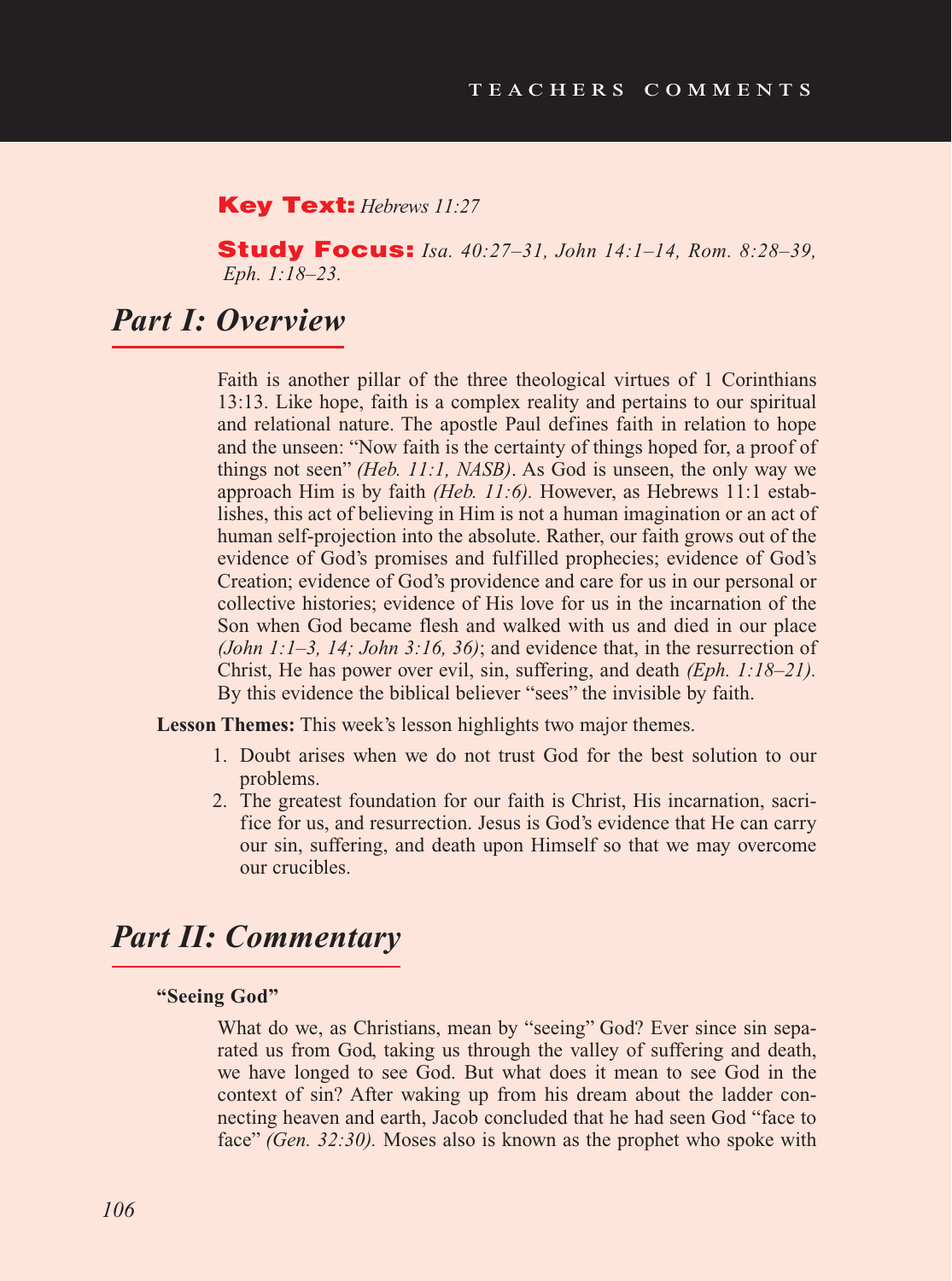God "face to face" *(Exod. 33:11, Num. 12:8, Deut. 34:10)*. Moses even declared to the people of Israel that God had spoken to them "face to face" *(Deut. 5:4).* Moses also blessed Israel by appealing to God to "shine" and "turn" His face on the nation and bestow upon them blessings, protection, providence, peace, and grace *(Num. 6:25–27).* In the same vein, when Moses expresses his desire to know God more, God assures Moses that His "presence" will accompany the people of Israel *(Exod. 33:14).* However, Moses desires a more "face to face" encounter and asks God to show him His divine glory *(Exod. 33:18; see also Exod. 3:6)*. God explains to Moses that no one can see His face and live *(Exod. 33:20; see also Isa. 6:5)* and that humans are able to "see" of God only that which demonstrates His glory: His name, His goodness, His compassion, and His mercy *(Exod. 33:19, 21–23).*

Similarly, David was thirsting to see God's face. As Job *(Job 13:24)*  when in distress, David feels as if God hides His face from him and His people *(Ps. 13:1, Ps. 27:9, Ps. 30:7, Ps. 44:24, Ps. 69:17, Ps. 88:14, Ps. 102:2, Ps. 143:7; see also Lev. 20:3, 6; Deut. 31:17, 18).* But David finds encouragement in the promise that God does not hide His face from the afflicted righteous *(Ps. 22:24, Ps. 24:6).* Even when in trouble or suffering from sin, David places his hope in God, who will save him and will shine His face on David again *(Ps. 17:15, Ps. 31:16, Ps. 80:3; see also Ps. 51:9)*. Therefore, David can always sing: "When You said, 'Seek My face,' my heart said to You, 'I shall seek Your face, Lord' " *(Ps. 27:8, NASB*; *see also Ps. 105:4; Ps. 119:58, 135).* 

As a leader of God's people, David knows that Israel will be blessed only if God shines His face on them *(Ps. 4:6).* Obviously, David understands, as Jacob and Moses did, the act of seeing God's face as figurative, and not in the literal sense. This figure points to God's presence among His people through the Holy Spirit, to divine forgiveness, to salvation, to assurance, care, providence, protection, blessings of health and peace, prophetic revelations, and God's guidance of His people in their existence and mission. All these concepts and experiences embody "seeing" God through faith!

Of course, we cannot see God as He is in His divine nature. We are in the universe; God is with us, but He also is transcendent, or beyond our reality. We are finite; God is infinite. Moreover, we are sinful; God is holy. That is why we simply cannot see God as He is in Himself. But we can see what and how He chooses to reveal Himself to us. What He reveals to us is His glory in the universe, which is His creation and the domain of His kingdom. He reveals His love and care for us through His revelations and providence. For this reason, in Hebrews 11:1 and 6, the apostle Paul concludes that in the context of sin, faith is "seeing" the evidence and prophetic revelations of God's existence and presence with us. Love, for instance, is materially "unseen," but it is evident in the manifestation of the person who loves us.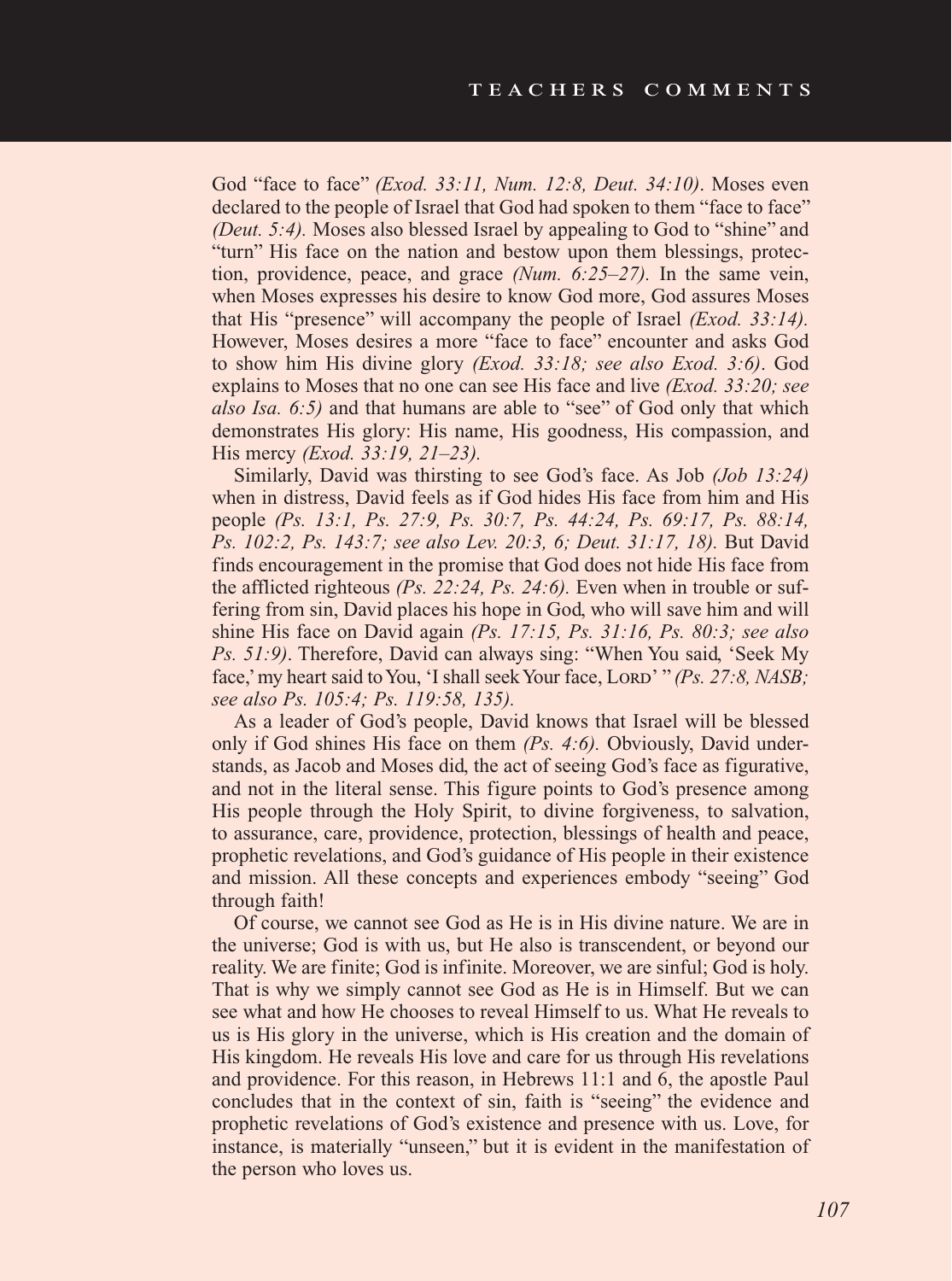On the other hand, we can literally "see" God in the incarnation of our Lord Jesus Christ. Jesus, being God, became human so that He could dwell among us in order that we may "see" God's "glory" and His "grace and truth" *(John 1:14; see also Matt. 1:23, Phil. 2:6–9).* For this reason, John declares: "That which was from the beginning, which we have heard, which we have seen with our eyes, which we have looked at and our hands have touched—this we proclaim concerning the Word of life. The life appeared; we have seen it and testify to it, and we proclaim to you the eternal life, which was with the Father and has appeared to us. We proclaim to you what we have seen and heard, so that you also may have fellowship with us" *(1 John 1:1–3, NIV).* 

By sharing his testimony about what he had touched, seen, and heard, the apostle John wants us to "fellowship with," or share in, his experience with the Word made flesh. This fellowship evokes another way by which we may "see" God. In Psalm 34, David recounts his fears, also elaborating upon his understanding that "the angel of the LORD encamps all around those who fear Him, and delivers them" *(Ps. 34:7, NKJV).* Then, David calls us to "taste and see that the Lord is good" (Ps. 34:8, NKJV). The figure of speech signified by "tasting" God reflects an intimate way of knowing God through personal experience. In the Christian experience, while we read John's testimony about seeing and hearing the incarnate God, we also need to "see" Him for ourselves through the mediation of the Holy Spirit *(John 14:16–18, John 16:14, Rom. 8:2–17).* For this reason, David concludes that blessed is the one who "trusts in Him" *(Ps. 34:8, NKJV)*, and Paul concludes that no "tribulation, or distress, or persecution, or famine, or nakedness, or peril, or sword" can "separate us from the love of Christ" *(Rom. 8:35, NKJV).*

Ultimately, "seeing" God in our situation means to experience—through God's Word and the work of the Holy Spirit in us—God's providence, love, and assurance, to sense His presence with us, and to have His peace and assurance in our hearts that He is there with us. This experience is faith.

#### **Christ's Resurrection; Our Suffering and Death**

Resurrection plays a crucial role in the Christian theodicy or explanation of the origin, existence, and fate of evil in God's universe. Three points may be highlighted in this regard:

1. The Bible places resurrection at the heart of our faith in God and hope for the future. The apostle Paul concludes that "if only for this life we have hope in Christ, we are of all people most to be pitied" *(1 Cor. 15:19, NIV)*. Evil and death will end with the resurrection of those who put their trust in God.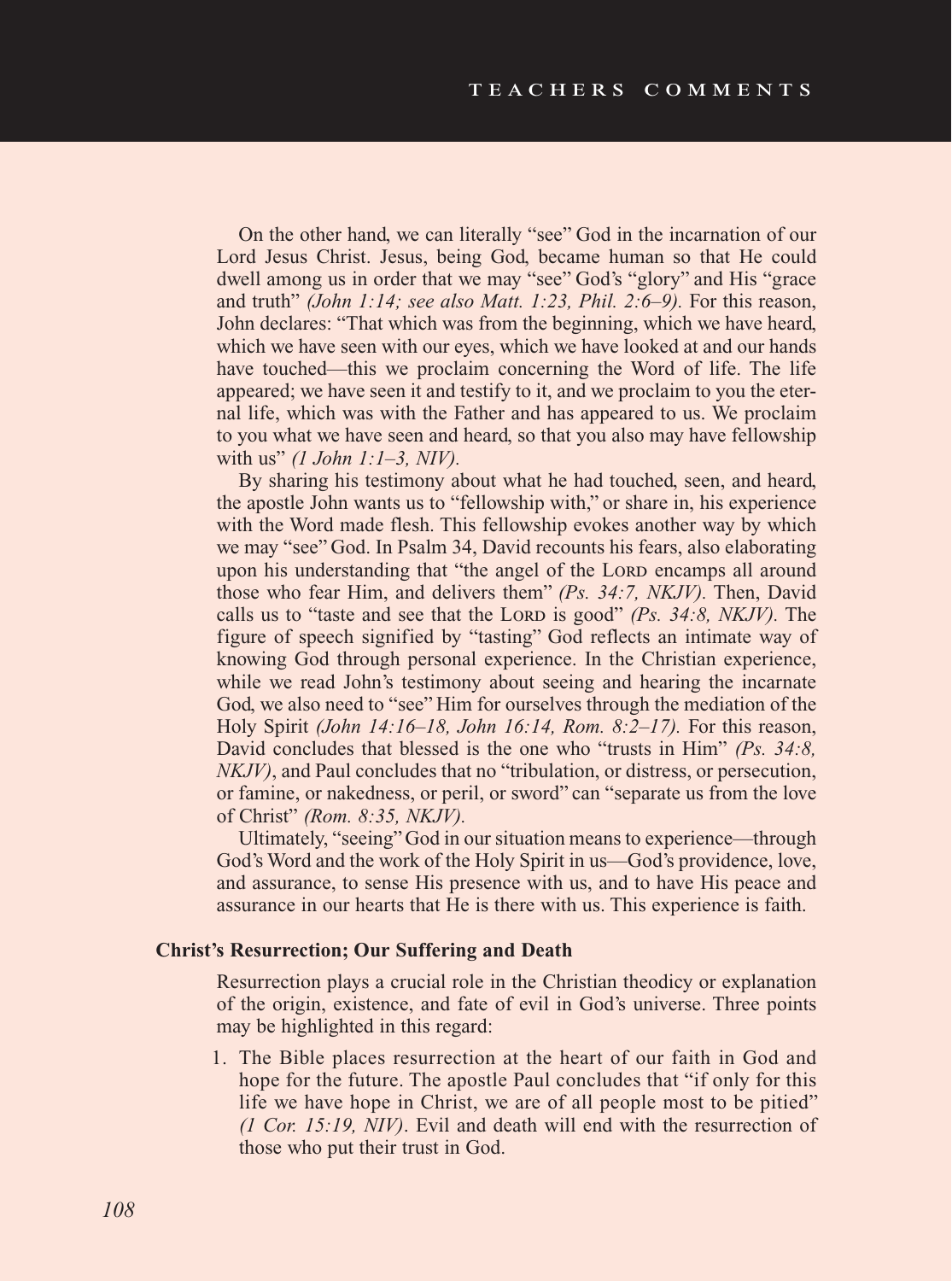- 2. This restoration is guaranteed by Christ's resurrection, which demonstrates His divinity. Our only hope for salvation resides in God, who takes our sin upon Himself and resurrects us with His power. Had Christ not been resurrected, He would have been proven a mere human in need of salvation, and we would have been left in our sins, destined for the wages of sin, which is to say, death *(1 Cor. 15:12–17, Rom. 6:23).*
- 3. God's promise of our resurrection is the best way to explain God's permission for His people to suffer and die. The apostle Paul affirms that "this happened that we might not rely on ourselves but on God, who raises the dead" *(2 Cor. 1:9, NIV).* God "can afford," so to speak, to allow His people or children to suffer and die because He created them, and therefore, He can re-create or resurrect them. Indeed, it would be noble enough for those who put their trust in God to die for Him and His cause, even without any possibility of resurrection. But such an outcome, ultimately, would deprive God of His status and power as One who can create life out of nothing, thereby rendering Him another powerless, selfish entity in the universe. The people on His side would have died for nothing, because in the end they would not have proved anything about the claims of God. But because God has the proven power of resurrection, He can allow His people to die.

However, this argument applies to God only because He alone holds the power of resurrection. As no one in the universe, apart from God, possesses the power of creation and resurrection, no other being in the world can allow people to die or kill them and be justified in the allowance of such horrific acts. Hence, the prohibition of the sixth commandment for the human race *(Exod. 20:13).* For a good synthesis on the importance of resurrection for the Christian faith, see Josh McDowell, "Support of Deity: The Resurrection— Hoax or History," *The New Evidence That Demands a Verdict* (Nashville, TN: Nelson, 1999), chap. 9, pp. 203–284.

# *Part III: Life Application*

**1.** *Cast your anxiety upon God.* **When the apostle Peter taught the church members to cast their anxiety upon God** *(1 Pet. 5:7)***, he did not mean to endorse spiritual laziness or irresponsibility** *(2 Pet. 1:5–7)***. Similarly, Jesus taught His disciples not to worry, but to trust in God** *(Matt. 6:25–33)***. At the same time, Jesus taught Christians that they must be diligent and responsible** *(Matt. 24:45–51, Matthew 25).* **How can we understand these paradoxical Bible truths correctly in our lives? How can we teach the principles in these verses to our youth?**